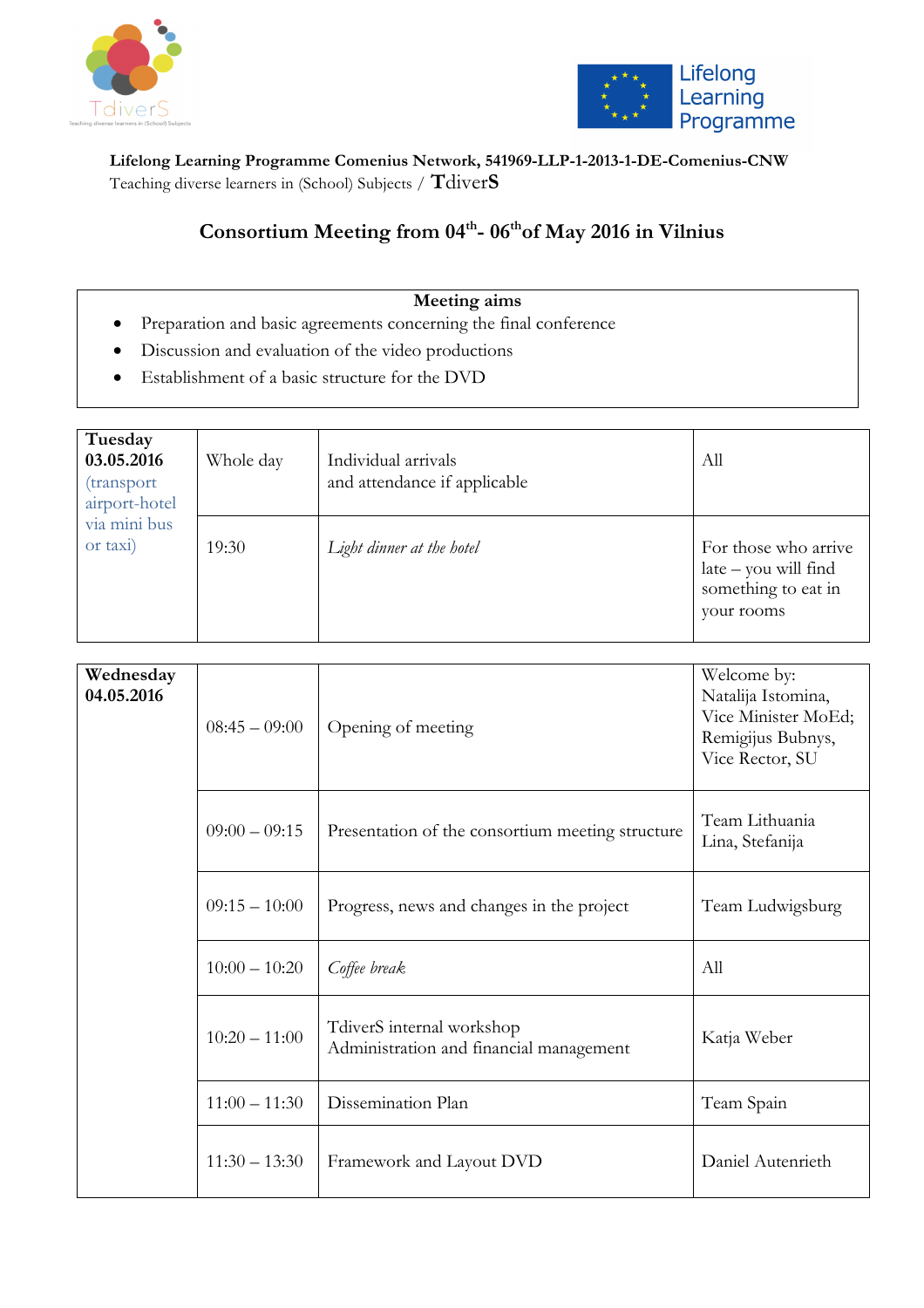



### **Lifelong Learning Programme Comenius Network, 541969-LLP-1-2013-1-DE-Comenius-CNW**  Teaching diverse learners in (School) Subjects / **T**diver**S**

|                 | $13:30 - 14:30$ Lunch at the hotel                                                 |                   |
|-----------------|------------------------------------------------------------------------------------|-------------------|
| $14:30 - 15:30$ | Decisions related to Videos                                                        | Daniel Autenrieth |
| $15:30 - 16:45$ | Presentation and discussion of the video<br>sequences I (in an alphabetical order) | Team Germany      |
| $16:45 - 17:15$ | Coffee break                                                                       | All               |
| $17:15 - 18:15$ | Literature Review                                                                  | Team Luxembourg   |
| 19:00           | Dinner at the restaurant "the old green house"                                     | All               |

# Consortium Meeting from 04<sup>th</sup>-06<sup>th</sup>of May 2016 in Vilnius

| Thursday<br>05.05.2016<br>(transport to<br>schools via | $08:30 - 11:00$ | School visits                                             | Group I and group II<br>visit schools<br>separately |
|--------------------------------------------------------|-----------------|-----------------------------------------------------------|-----------------------------------------------------|
| mini bus)                                              | $11:30 - 13:00$ | Centre of Special Education and Psychology                |                                                     |
|                                                        | $13:00 - 14:00$ | Lunch at TBD                                              | All                                                 |
|                                                        | $14:00 - 15:15$ | Presentation and discussion of the video<br>sequences II  | Team Iceland                                        |
|                                                        | $15:15 - 15:45$ | Coffee Break                                              | All                                                 |
|                                                        | $15:45 - 17:00$ | Presentation and discussion of the video<br>sequences III | Team Lithuania                                      |
|                                                        | 19:00           | Dinner                                                    | All                                                 |